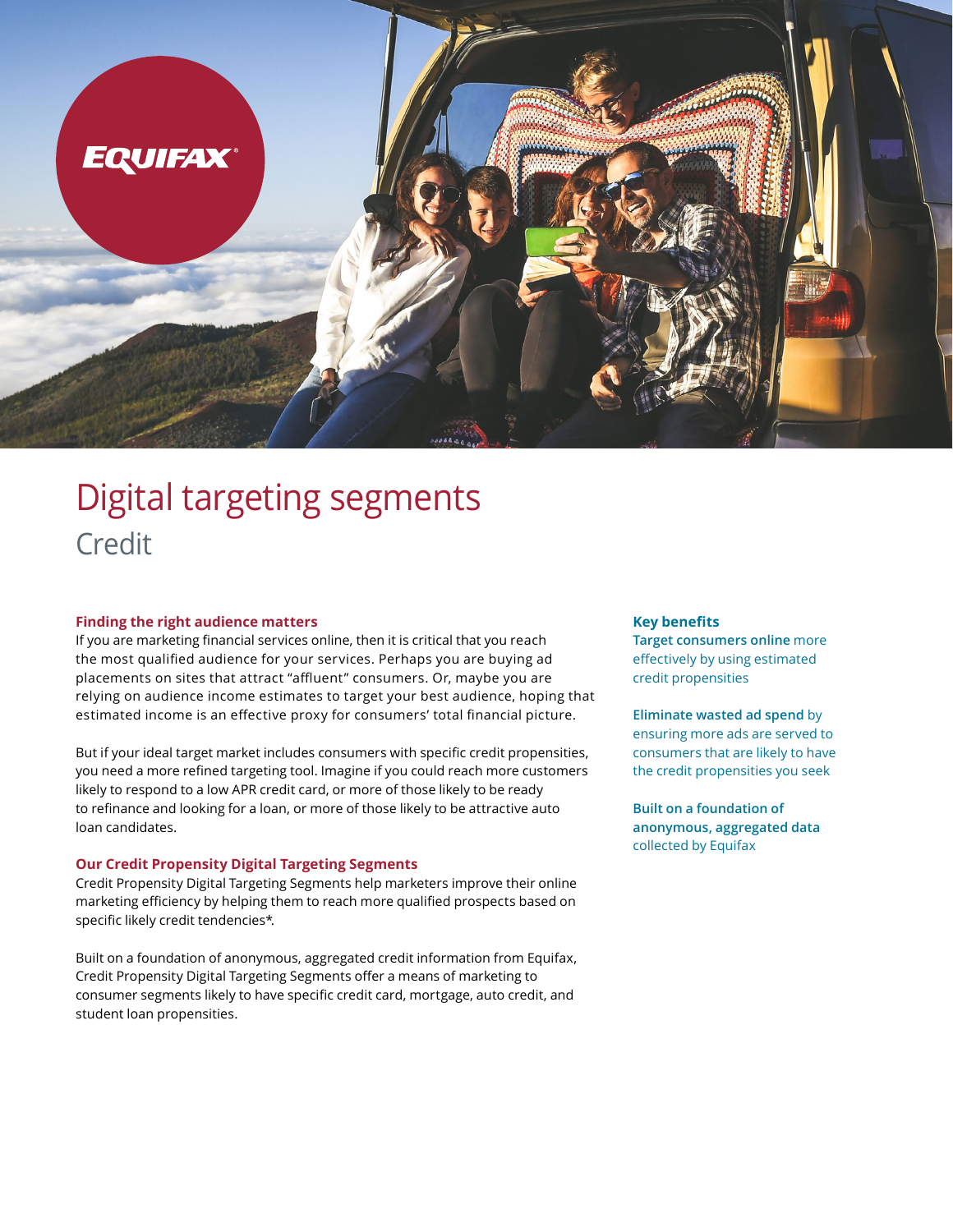# **The Credit propensity targeting segments include:**

| <b>Credit card segments</b>                               |                                                                                                                                                                                                            |
|-----------------------------------------------------------|------------------------------------------------------------------------------------------------------------------------------------------------------------------------------------------------------------|
| Premium credit card target                                | Target population whose estimated financial profile is similar to those most likely<br>to obtain a premium credit card.                                                                                    |
| Standard credit card target                               | Target population whose estimated financial profile is similar to those most likely<br>to obtain a standard credit card.                                                                                   |
| Sub-prime credit card target                              | Target population whose estimated financial profile is similar to those most likely<br>to obtain a sub-prime credit card.                                                                                  |
| <b>Attracted to low APR offer</b>                         | Target population likely to carry enough credit balance that they may seek a new<br>credit card offer with a low APR.                                                                                      |
| Revolver                                                  | Online target population likely to carry a credit card balance and whose estimated<br>income indicates they are less likely to pay off that balance each month, thus<br>accruing interest charges.         |
| <b>Transactor</b>                                         | Target population likely to carry a credit card balance but are likely to have<br>sufficient income to pay off those balances.                                                                             |
| Optimum credit card target                                | Target population of attractive credit card prospects based on their estimated<br>financial profile and likely credit behaviors.                                                                           |
| Likely to respond to credit<br>card offer                 | Target population likely to be responsive to a credit card offer based on an<br>estimated credit profile similar to those who have a demonstrated, statistical<br>propensity to acquire a new credit card. |
| Card balance transfer candidate                           | Target population likely to have moderate income and a credit card balance<br>greater than \$3,000, who most likely look for a better rate/card utilizing a<br>Balance Transfer option.                    |
| Credit card holders with low<br>delinquency risk          | Households holding credit cards with a low estimated risk of credit delinquency.                                                                                                                           |
| Reliable card payers                                      | Target population with a likely lower risk for delinquency based on higher<br>estimated ability to pay their credit card accounts.                                                                         |
| Open to new credit card offer                             | Households likely to respond to a credit card offer.                                                                                                                                                       |
| Millennials - high propensity for<br>credit card approval | Millennial households with attractive credit card prospects based on their<br>estimated financial profile and likely credit behaviors.                                                                     |
| Millennials - likely to respond to<br>credit card offer   | Millennial households likely to respond to a credit card offer.                                                                                                                                            |
| Millennials - credit card transactor                      | Millennial households who carry a credit card balance yet have sufficient income<br>to pay off those balances.                                                                                             |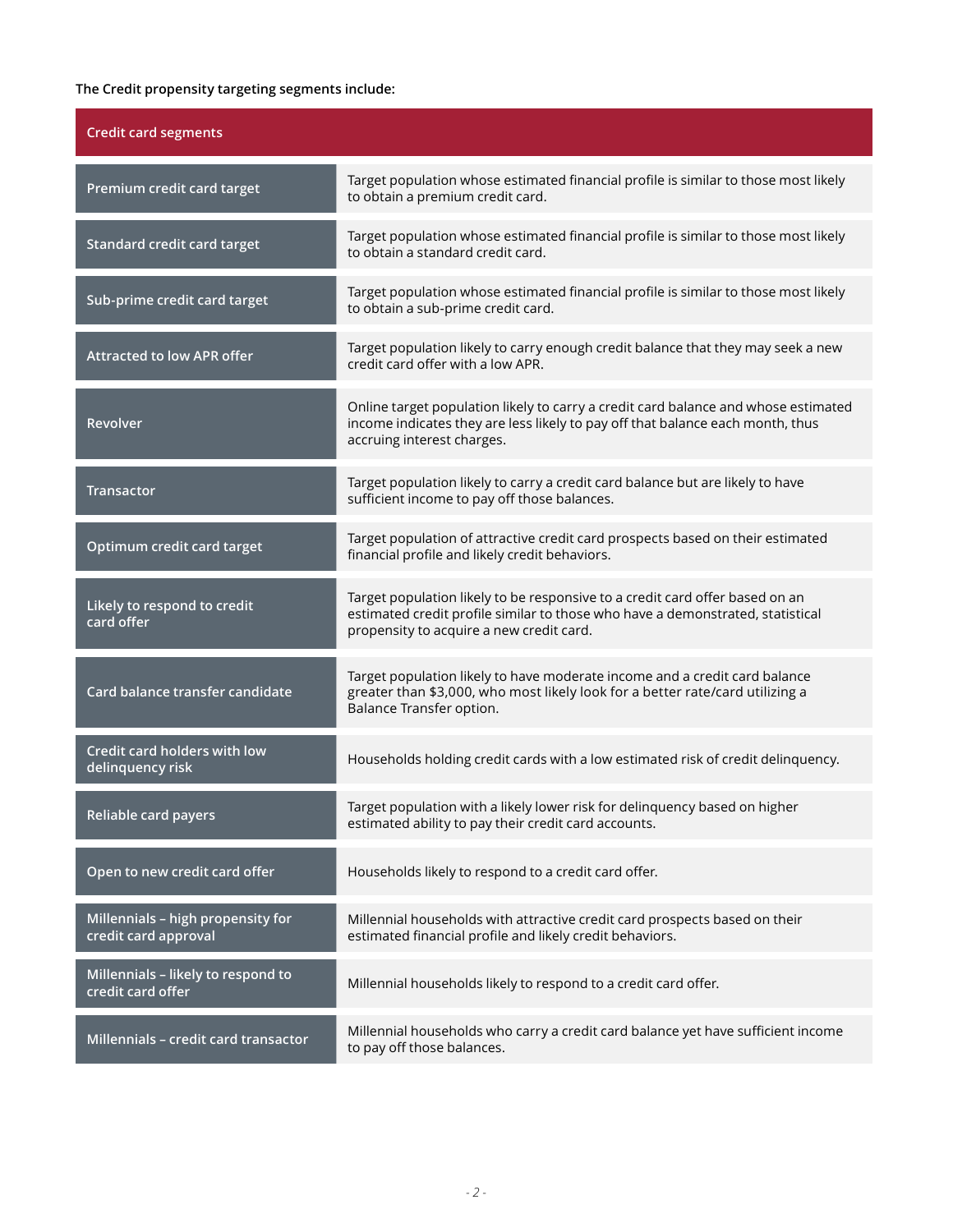| <b>Mortgage segments</b>                                 |                                                                                                                                |
|----------------------------------------------------------|--------------------------------------------------------------------------------------------------------------------------------|
| Likely conventional loan customers                       | Households likely to have a conventional mortgage.                                                                             |
| Likely first time mortgage customers                     | Households likely to be first time home buyers and get a new mortgage in the<br>next 6 months.                                 |
| Likely jumbo loan customers                              | Households likely to have a jumbo mortgage.                                                                                    |
| Likely new mortgage customers                            | Target population who are likely to both move to a new home and get a new<br>mortgage in the next 12 months.                   |
| Likely to refinance                                      | Households likely to refinance the current mortgage within the next 6 months.                                                  |
| Highly likely first time<br>mortgage customers           | Households highly likely to be first time home buyers and get a new mortgage in<br>the next 6 months.                          |
| <b>Highly likely HELOC customers</b>                     | Households highly likely to obtain a HELOC within the next 6 months.                                                           |
| Highly likely new mortgage<br>customers                  | Households highly likely to get a mortgage on a new home in the next 6 months.                                                 |
| Highly likely to refinance                               | Households highly likely to refinance the current mortgage within the next<br>6 months.                                        |
| Highly likely to refinance -<br><b>Conventional loan</b> | Households highly likely to refinance the current conventional mortgage in the<br>next 6 months.                               |
| Highly likely to refinance -<br>Jumbo loan               | Households highly likely to refinance the current jumbo mortgage in the next<br>6 months.                                      |
| <b>Extremely likely HELOC customers</b>                  | Households extremely likely to obtain a HELOC within the next 6 months.                                                        |
| Extremely likely mortgage customers                      | Households extremely likely to be first time home buyers or get a mortgage on a<br>new home in the next 6 months.              |
| Reliable mortgage payers                                 | Target population with a likely lower risk for delinquency based on their estimated<br>ability to pay their mortgage accounts. |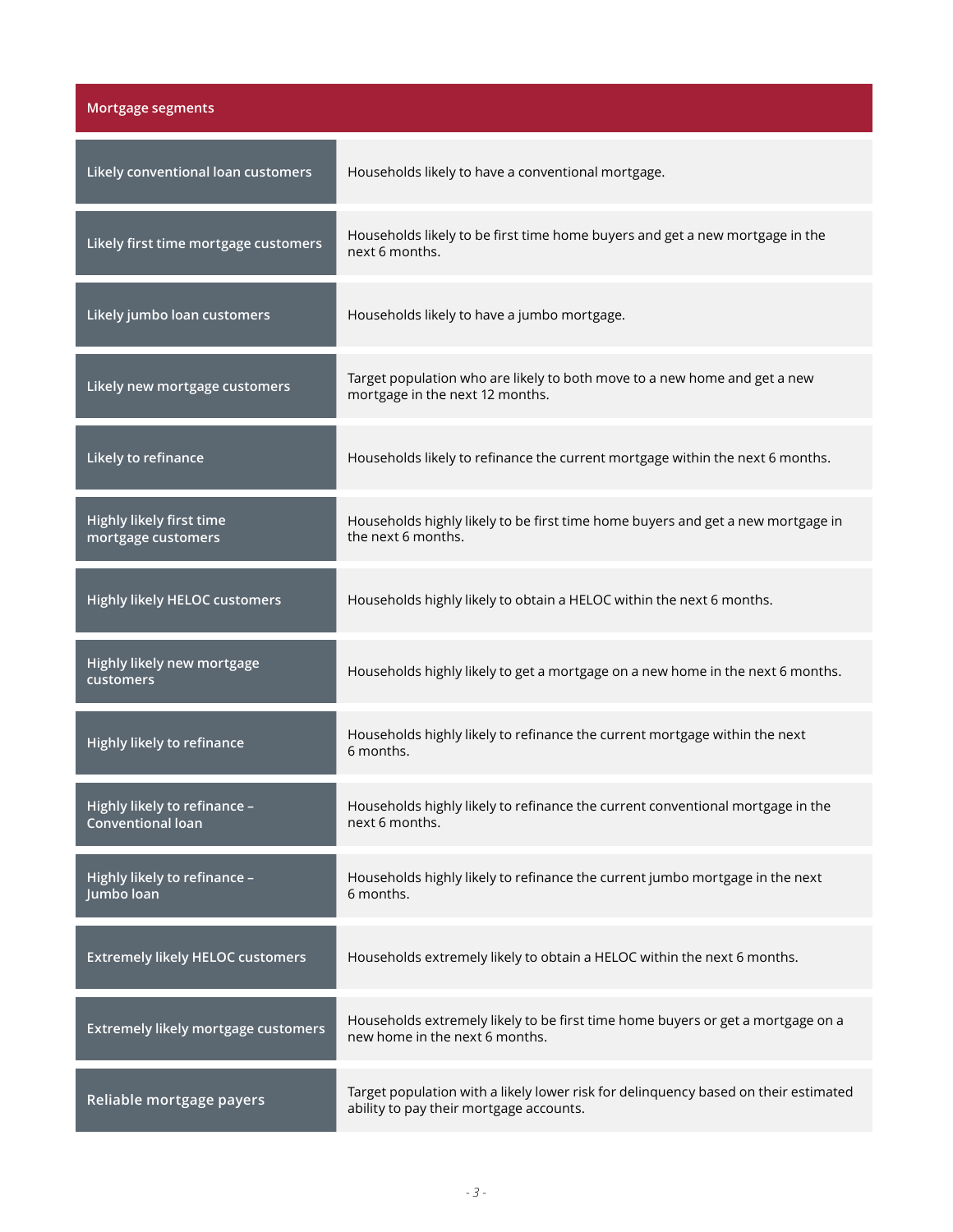| Auto credit segments                                   |                                                                                                                                                                                                                                                 |
|--------------------------------------------------------|-------------------------------------------------------------------------------------------------------------------------------------------------------------------------------------------------------------------------------------------------|
| Auto lease - likely in market                          | Target population likely to obtain a new auto lease.                                                                                                                                                                                            |
| Auto lease - extremely likely<br>in market             | Target population extremely likely to obtain an auto lease.                                                                                                                                                                                     |
| Auto Loan - Likely in market                           | Target population likely in market and very likely to obtain a new auto loan.                                                                                                                                                                   |
| Auto Loan - Extremely likely<br>in market              | Target population extremely likely in market to obtain a new auto loan with<br>fair-excellent credit.                                                                                                                                           |
| Car buyer - likely in market                           | Target population likely to obtain an auto loan or lease.                                                                                                                                                                                       |
| Car buyer - very likely in market -<br>economy vehicle | Target population very likely to obtain an auto loan or lease and have poor-very<br>bad credit.                                                                                                                                                 |
| Car buyer - very likely in market -<br>upscale vehicle | Target population very likely to obtain an auto loan or lease and have<br>fair-excellent credit.                                                                                                                                                |
| Likely to respond to auto loan offer                   | Target population likely to engage in a new auto loan based on an estimated credit<br>profile that is similar to those who have a demonstrated, statistical propensity to<br>acquire new auto credit.                                           |
| Reliable auto loan payers                              | Target population with a likely lower risk for delinquency based on their estimated<br>ability to pay their auto loans. Target population with a likely lower risk for<br>delinquency based on their estimated ability to pay their auto loans. |
| Recently purchased automobile                          | Target population most likely to have recently purchased an automobile in the<br>last 12 months.                                                                                                                                                |
| Millennials - likely to respond to<br>auto loan offer  | Millennial households who are likely to engage in a new auto loan.                                                                                                                                                                              |
| Millennials - in market for<br>auto lease              | Millennial households whose auto lease is likely to expire within the next 6 months.                                                                                                                                                            |
| Millennials - in market for<br>luxury auto             | Millennial households with fair to excellent credit who are very likely to obtain an<br>auto loan or lease.                                                                                                                                     |